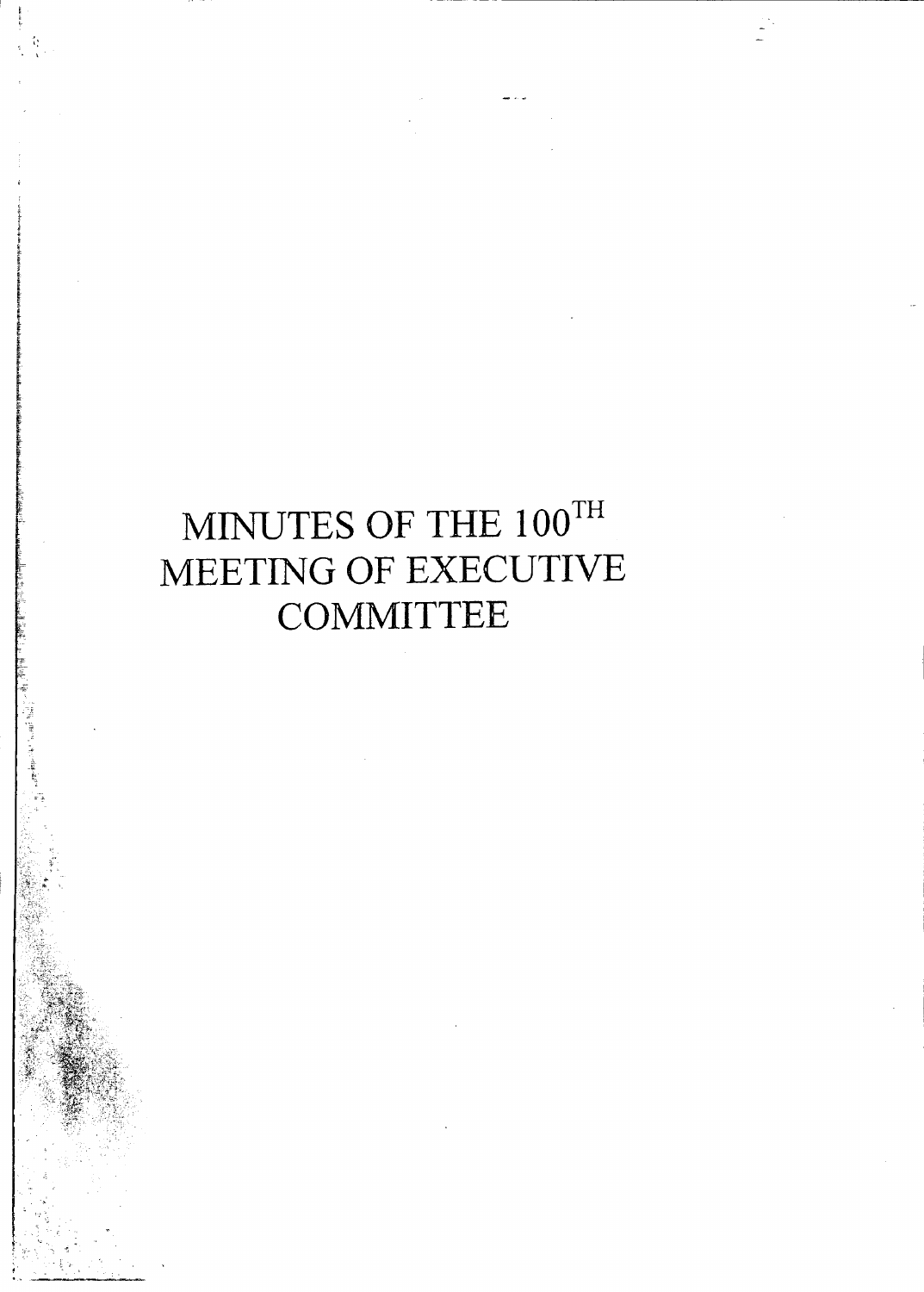#### Most Immediate By Special Messenger

#### FEDERAL GOVERNMENT EMPLOYEES HOUSING FOUNDATION PLOT NO.9 & 10, MAUVE AREA, *G-10f4* ISLAMABAD

No. 11(4)/2008-HF(A)/100 Islamabad, the  $02<sup>nd</sup>$  July, 2008.

#### Subject: - MINUTES OF 100<sup>TH</sup> EXECUTIVE COMMITTEE MEETING OF THE FEDERAL GOVERNMENT EMPLOYEES HOUSING FEDERAL GOVERNMENT EMPLOYEES HOUSING FOUNDATION HELD ON 26.06.2008.

The 100<sup>th</sup> meeting of the Executive Committee of the Federal Government Employees Housing Foundation was held on Thursday, 26<sup>th</sup> June 2008 at 3.00 PM in the Committee Room of M/o Housing & Works, Block 'B' Pak. Secretariat, Islamabad.

2. The minutes of the said information / record. meeting are enclosed for

/ ( Aziz-ur-Rehman ) Director (Admn)

- 1. Mr. Sami-ul-Haq Khilji,  $\mathcal{I}_2$ . Mr. Muhammad Zafeer Abbasi, Secretary, <br>
M/o Housing & Works, Islamabad M/o Interior, Islamabad. *M/o* Housing & Works, Islamabad
- 3. Mr. Shahid Hameed, 4. Mr. Ali Akbar Shaikh. Director General, F.G.E. Housing Foundation. Pak. PWD, Is!~mabad.
- 5. Mr. Dost Muhammad Khan, 6. Mr. Ali Abid, *M/O* Housing & Works, Islamabad. *M/O* Housing & Works, Islamabad.
- 7. Raja Nowsherwan, 8. Mr. Salim Iqbal, Member Planning, and a member Planning, and a member of Joint Engineering Advisor, CDA, Islam and Advisor, and A
- 9. Ms. Ghayoor Sultana, 10. Rana Taj Muhammad Khan,<br>Deputy Secretary (Admn). Co-opted Member. Deputy Secretary (Admn), *Mia* Housing & Works, Islamabad

Financial Advisor (Works),  $\frac{1}{100}$  Joint Secretary, <br>M/O Housing & Works, Islamabad. M/O Housing & Works, Islamabad.

M/O Housing & Works, Islamabad.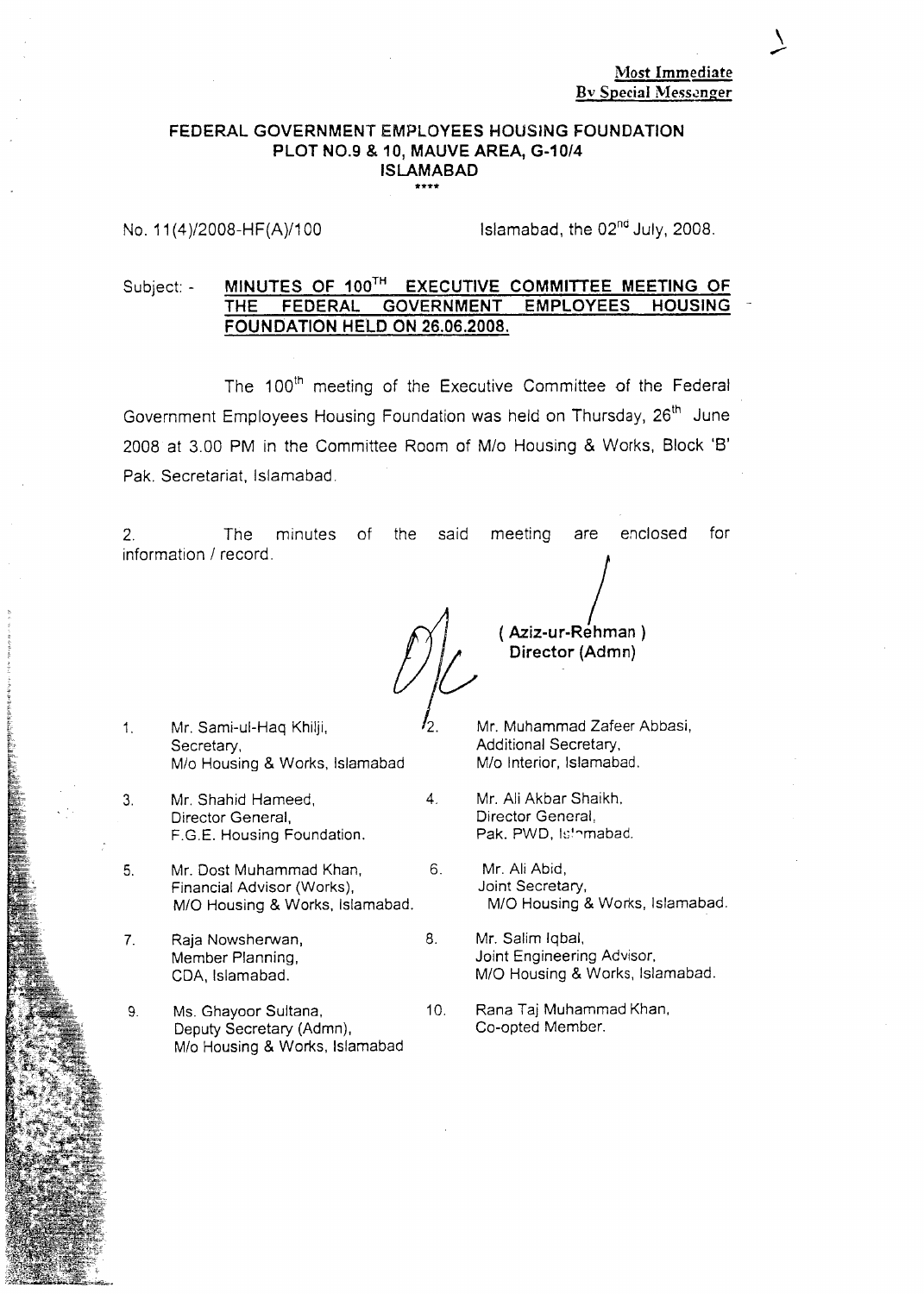#### **FEDERAL GOVERNMENT EMPLOYEES HOUSING FOUNDATION PLOT NO.9&10, MAUVE AREA. G-10/4 ISLAMABAD \*\*\*\***

#### **Subject:- MINUTES OF 100TH MEETING OF THE EXECUTIVE COMMITTEE OF F.G.E. HOUSING FOUNDATION HELD ON 26TH JUNE, 2008.**

The 100<sup>th</sup> meeting of the Executive Committee was held on  $26<sup>th</sup>$  June, 2008 at 1500 hours in the Committee Room of Ministry of Housing  $\&$  Works, 'B' Block,Pak. Secretariat, Islamabad, under the Chairmanship of Secretary(H&W). List of participants is annexed.

2. The meeting started with recitation from the Holy Quran. The Chairman welcomed the participants and gave a brief background of the meeting. He showed his concern over non launching of any new phase during last 4 years. Following decisions were taken after detailed discussions of the agenda items.

3. List of participants is annexed.

A

#### AGENDA ITEM NO <sup>1</sup> **CONFIRMATION OF THE MINUTES OF THE 99TH MEETING.**

4. There being no observation/comments, the Executive Committee confirmed minutes of the 99<sup>th</sup> meeting.

#### AGENDA ITEM NO.2 **IMPLEMENTATION STATUS OF DECISIONS TAKEN IN 99fA MEETING.**

5. DG(HF) presented the implementation status of the decisions taken during 99<sup>th</sup> meeting of the Executive Committee.

#### AGENDA ITEM NO.::! **HOUSING FACILITIES TO FEDERAL GOVERNMENT EMPLOYEES PHASE-IV OF HOUSING SCHEME AT ISLAMABAD ACQUISTION OF LAND IN SUB SECTORS G-14/1 ,2,3 & G-15/5.**

6. Deputy Commissioner ICT assured of acquiring G-15/3 land on priority and fixing a time schedule for it. Director (Estate) to replace Direction (Admn) in the task force. Director (Estate) may keep in touch with District Admn for this purpose

.,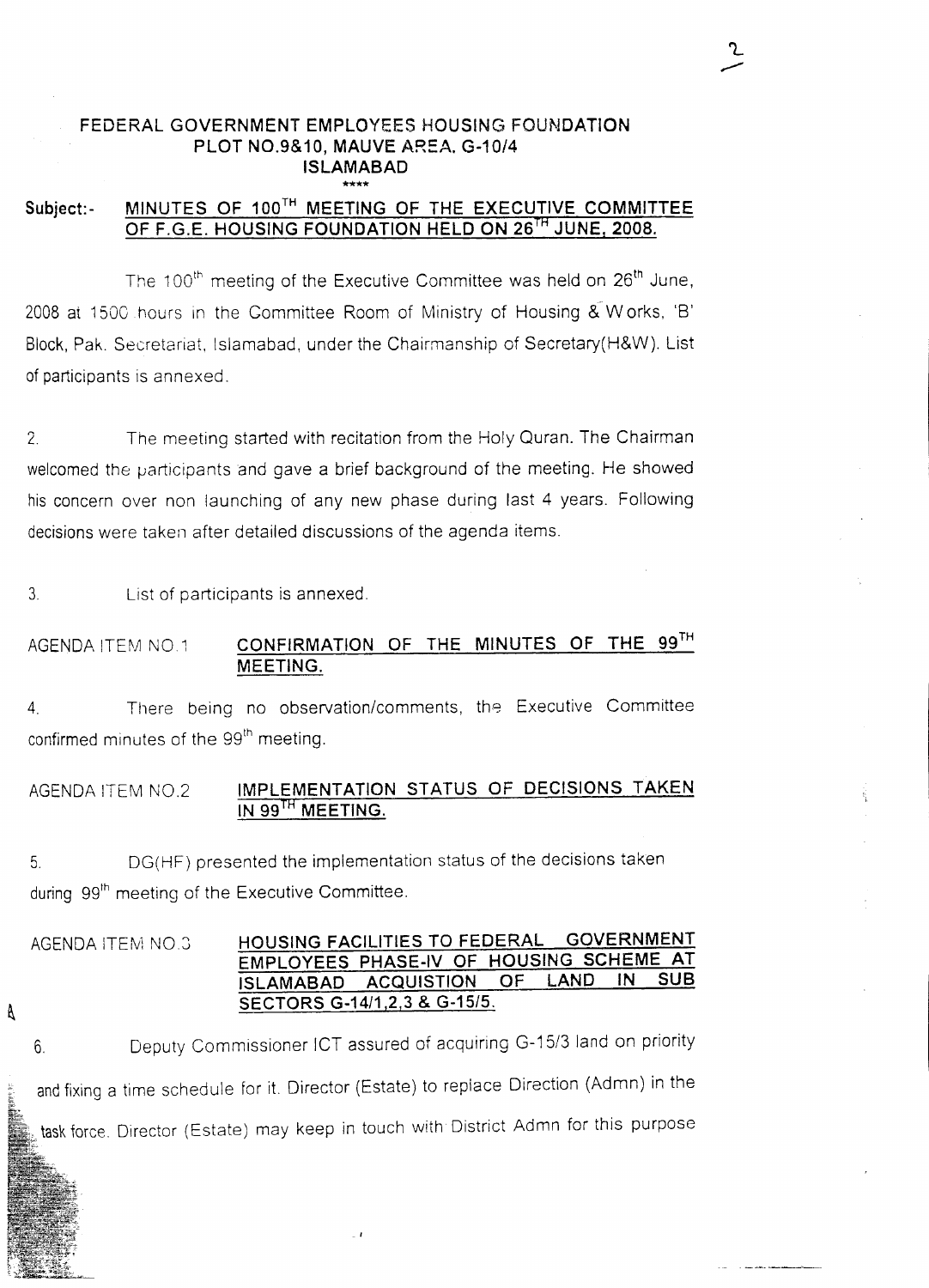and hold weekly meetings. Two months period for acquisition of land in G-15/3 was fixed. District Collector to be involved in the land acquisition process of G-14 & G-15/3.

Mr. Ghulam Sarwar Sindhu, Director (Urban Planning) CDA informed that revised plans of G-14/1,2 & 3 and G-15/3 have already been issued by COA about four days back.

#### AGENDA ITEM NO.4 **STATUS OF SERVICE CONNECTIONS FOR PHASE-III (SECTOR G-13 & G-14/4) ISLAMABAD.**

7. Director General Housing Foundation explained the present position. The time line for grid station's, tendering process was fixed as 03 months. The Line laying to be completed in 04 months in Sector G-13 and G-14/4. The CDA assured to provide plans for sewerage disposal within two weeks time. The Member (Planning) CDA also assured to carry out taking over of sector G-13 and G-14/4.

#### AGENDA ITEM NOS **AMENDMENTS IN THE MEMORANDUM AND ARTICLES OF ASSOCIATION.**

and Articles of Association of the F.G.E. Housing Foundation. 8. The Committee approved and adopted the amended Memorandum

#### **HOUSING SCHEME (PHASE-VI) FOR FEDERAL GOVERNMENT EMPLOYEES AT ISLAMABAD.** AGENDA ITEM NO.6

The Chief Executive discussed the issue of new Phase-VI for Federal Government Employees at Islamabad. The Executive Committee decided to 'f"l" ু**constitut**e a sub-committee to negotiate the acquisition of land in Zones-IV & V afte.<br>াতিক  $~\cdot$  . master plan is prepared which is expected proposed within two months. The following sub-committee was constituted:-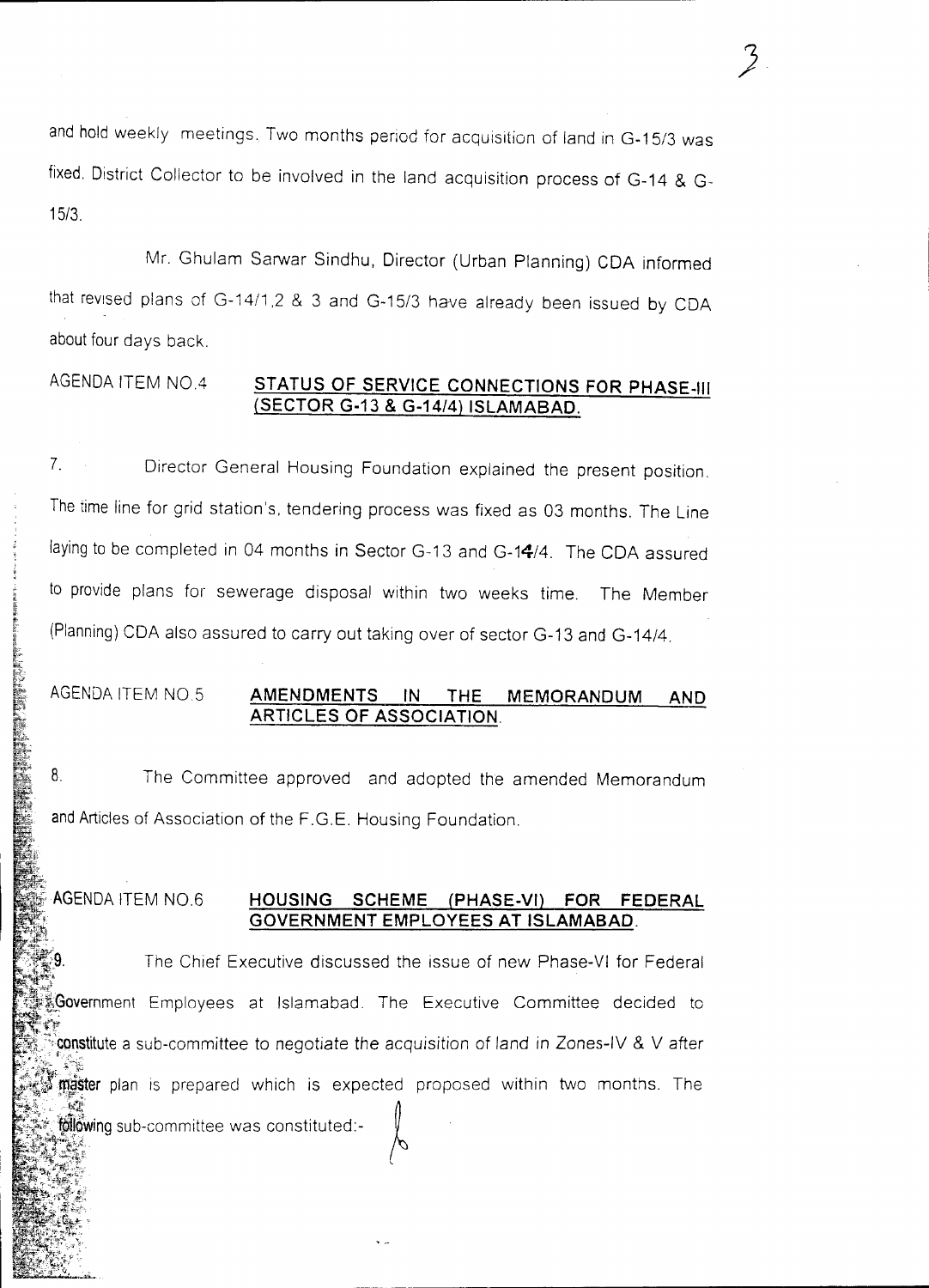1. Joinl Secretary (ICT) Interior Division Chairmar 2. Deputy Financial Advisor, Works. Member 3. Director (Estate). Housing Foundation Secretary / Member 4. ADC (R ) ICT. Member 5. Director (Housing Societies) CDA Member 6. Law Officer, Housing Foundation Member 7. A representative of Pak -PWD Member

 $\frac{1}{2}$ /

منعور

The Committee to submit its report within 1-1/2 month's period.

## AGENDA ITEM N07 **HOUISNG SCHEME FOR FEDERAL GOVERNMENT EMPLOYEES AT LAHORE.**

10. The Executive Committee approved the proposal for allotment for launching of housing scheme for Government Employees after identification and procurement of suitable land at Lahore. The Committee authorized Committee mentioned at para-9 to negotiate the acquisition of land at Lahore also.

11. The Executive Committee approved the Establishment of <sup>a</sup> Housing Foundation office at Lahore, to be submitted for formal approval after a decision for acquiring of land is taken by the Executive Committee.

## AGENDA ITEM *NOB* **HOUISNG SCHEME FOR FEDERAL GOVERNMENT EMPLOYEES AT MONOGOTH KARACHI.**

12. The Executive Committee decided that ground floor at Karachi scheme be reserved for commercial purpose in order to subsidize the apartments for poor and needy peoples. It was decided to fix quota for widows of govt. employees at **Rarachi**. the Criteria for which to be made subsequently.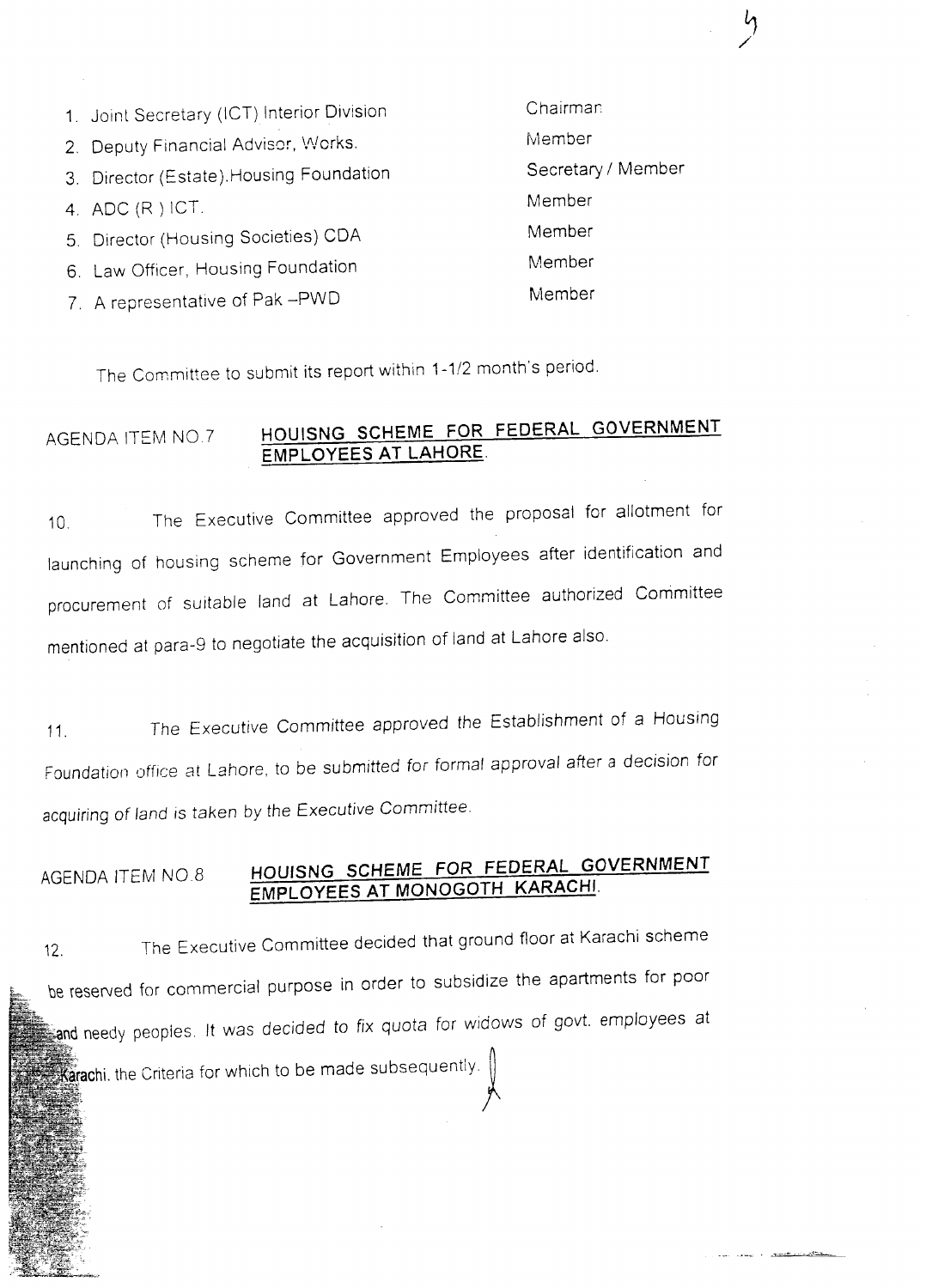## AGENDA ITEM NO.9 **RATIONALIZATION OF HOUSE RENT ALLOWANCE.**

--- .<br>S /

13. The Executive Committee after detailed deliberations approved the proposal for rationalization of house rent allowance for the employees of Housing Foundation

### AGENDA ITEM NO.10 **REQUEST OF ALLOTMENT OF CATEGORY-II PLOT TO MR. TARIQ MUNIR RIZVI.**

14. The Executive Committee after detailed deliberations regarding the request for allotment of Category-Ii plot to Mr. Tariq Munir Rizvi in Phase-IV housing scheme observed that he was a retired employee of PCSIR who was not entitled for allotment of plot from Housing Foundation under terms & conditions of Phase-IV. It was decided to seek a pproval of the Prime Minister to allot him a plot through a Summary

### ADDL. AGENDAL ITEM NO.1 **MEDICAL FACILITIES TO EMPLOYEES OF HOUSING FOUNDATION**

15. Director (Finance) apprised the Executive Committee regarding the medical facilities to employees of Housing Foundation specially with regard to the instructions of the SECP. After discussion, the committee approved the proposal of the Foundation to negotiate with following hospitals for placement on panel for treatment of the employees and their families:-

- $1<sub>1</sub>$ Shifa International Hospital, Islamabad
- $2<sub>1</sub>$ KRL, Hospital, Islamabad.
- 3. Bilal Hospital, Rawalpindi.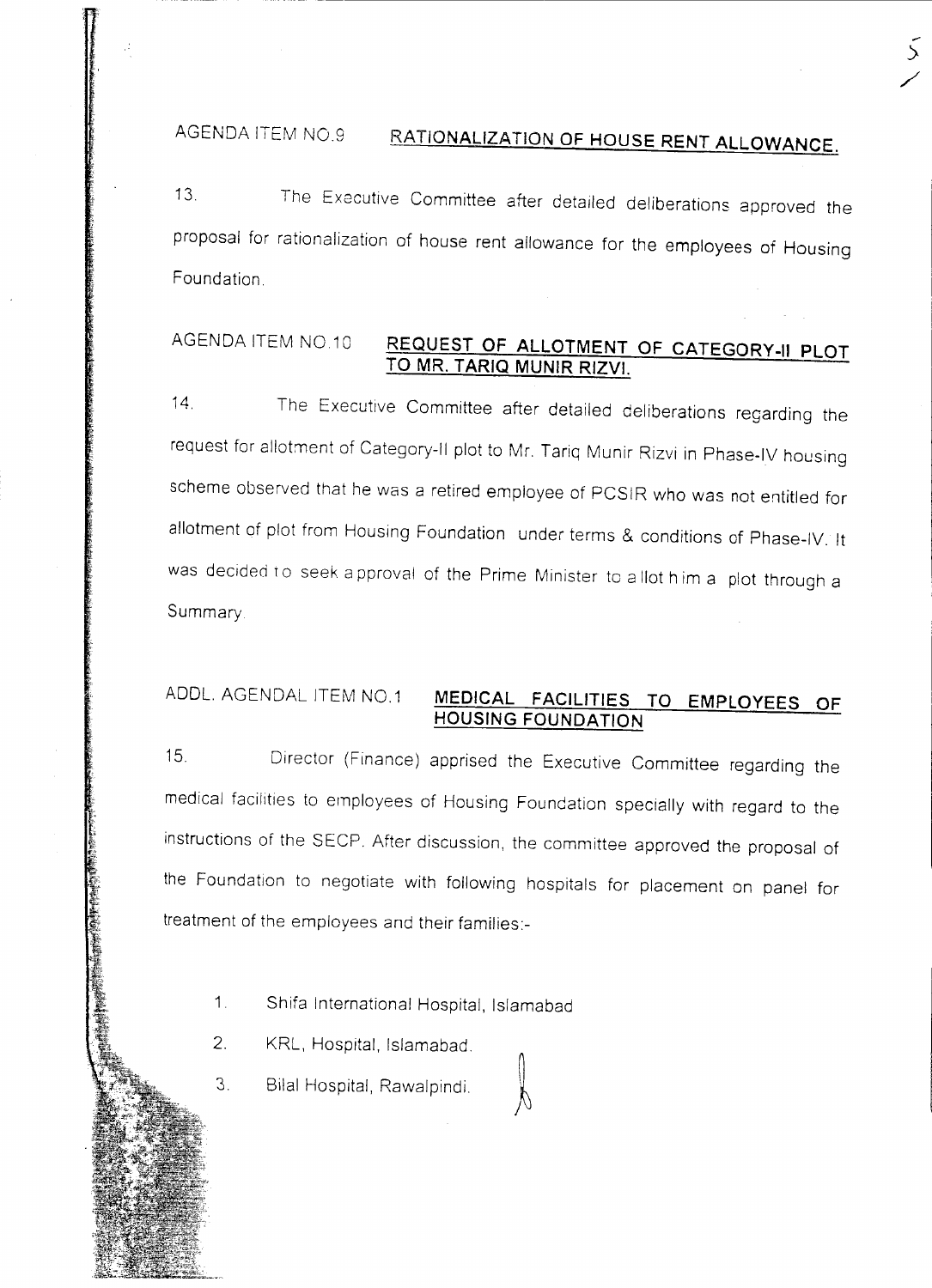4. One hospital at Karachi and in case of launching of scheme at Lahore with Ittefaq Hospital Lahore.

#### ADDL. AGENDAL ITEM NO.2 ENTITLEMENT OF PLOTS TO THE EMPLOYEES OF HOUSING FOUNDATION -PHASE-IV OF THE HOUSING SCHEME.

16. The members of Executive Committee approved allotment of plot for the Chief Executive of the Housing Foundation of his category having minimum 25 years government service being the head of the Housing Foundation as the other *- /' ,.:(~ (- .. ::1', ..*-c.,.,./ . employees are eligible for the same,  $\frac{1}{2}$ ,  $\frac{1}{2}$ ,  $\frac{1}{2}$ ,  $\frac{1}{2}$ ,  $\frac{1}{2}$ ,  $\frac{1}{2}$ ,  $\frac{1}{2}$ ,  $\frac{1}{2}$ ,  $\frac{1}{2}$ ,  $\frac{1}{2}$ ,  $\frac{1}{2}$ ,  $\frac{1}{2}$ ,  $\frac{1}{2}$ ,  $\frac{1}{2}$ ,  $\frac{1}{2}$ ,  $\frac{1}{2}$ ,  $\frac{1}{2}$ toundation, CDA or my back to party at large to conduct of the first of ADDL. AGENDAL ITEM NO.3 EXCHANGE OF PLOTS ALLOTTED TO *MIS.* NASIRUDDIN AND PERVAIZ SALEEM, FORMER SECRETARIES, FROM SECTOR E-12

17. After detailed discussion and on the basis of previous precedents, the Executive Committee approved exchange of plot of Mr. Nasiruddin, former Secretary from plot NO.543, Sector E-12/2 to a vacant plot NO.1-G, Sector 1-8/2, Islamabad.

TO SECTOR 1-8

18. Similarly, the Committee approved exchange of plot cf Mr. Pervaiz Saleem, former Secretary from plot No.491. Sector E-12!2 to a vacant Plot NO.378- A, Sector 1-8/2, Islamabad.

19. The Executive Committee appreciated that this is the first time that the matter has been placed before the Committee otherwise such cases were approved *by the Chief Executive <sup>017</sup> his OWI7.*

The meeting ended with a vote of thanks to the chair.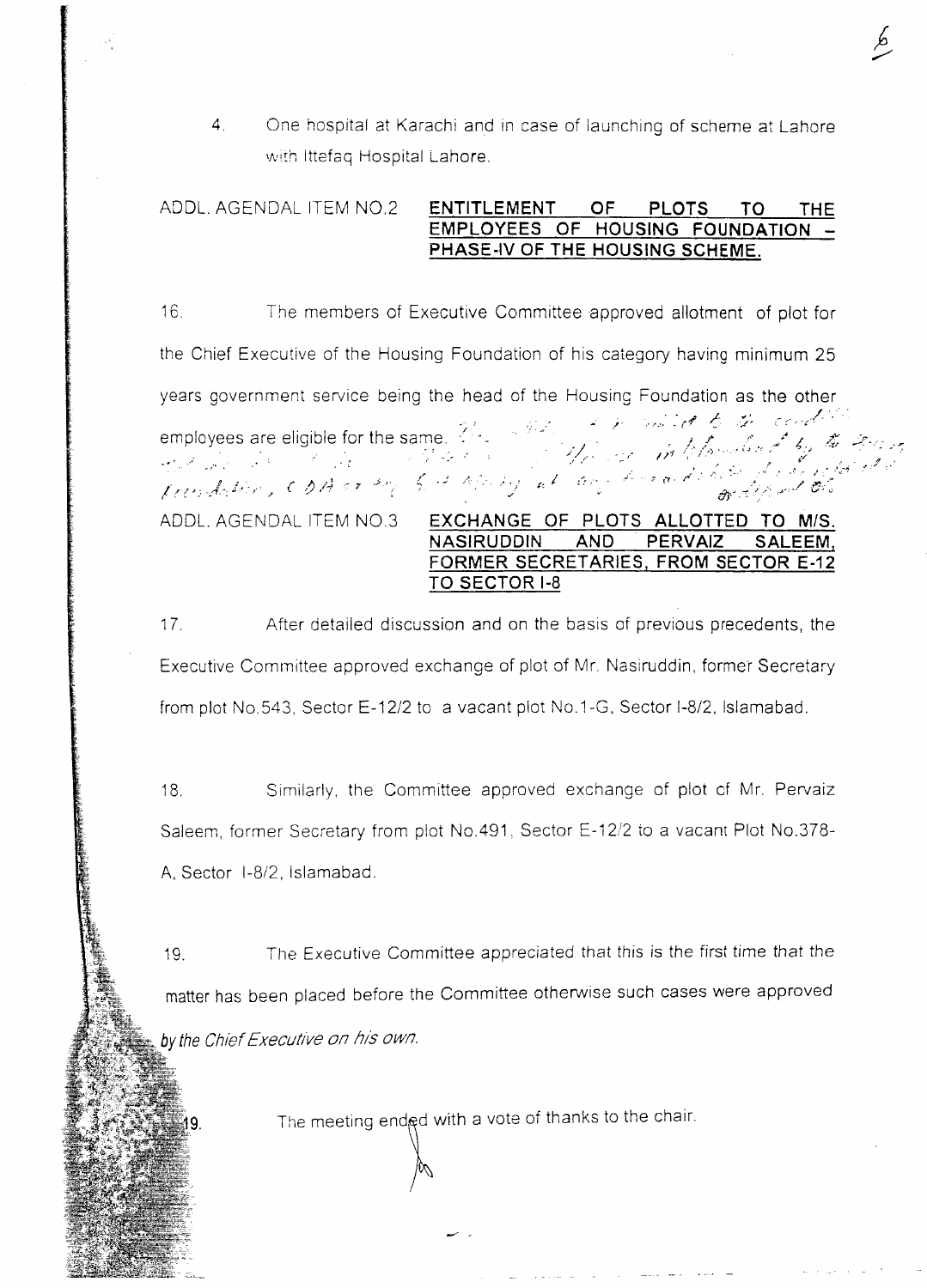## **LIST OF PARTICIPANTS**

 $\mathcal{I}$ 

1. Mr Sami-ul-Haq Khilji, Secretary, *Mlo* Housing & Works, Islamabad. 2. Mr Muhammad Zafeer Abbasi, Additional Secretary, *Mlo* Interior, Islamabad. 3. Mr Shahid Hameed, Director General, F.G.E. Housing Foundation, Islamabad. 4. M~ Ali Akbar Shaikh, Director General, Pak-PWD, Islamabad. 5. Mr Ali Abid, Joint Secretary, *Mio* HOUSing& Works, Islamabad. 6. Mr. Dost Muhammad Khan, Financial Advisor (Works), Islamabad. 7. Raja Nowsherwan, Member Planning, CDA, Islamabad. 8 Mr. Shahidullah Baig, Joint Secretary (ICT) Interior Division, Islamabad. 9. Mr Saleem Iqbal Oureshi, Consultant, *MIG* Housing & Works, Islamabad. 10. Ms. Ghayoor Sultana, Deputy Secretary (Admn) *Mlo* Housing & Works, Islamabad. , 11. Rana Taj Muhammad Khan, Co-opted Member. '\:l **leT** 12. Mr. Aamir Ahmed Ali, Deputy Commissioner. 13. Mr. Liaqat Abbasi, LAC. 15. Mr Abus Sami Shaikh, Xen, IESCO Mr. Gulam Sarwar Sindhu, Director (Urban Planning) COA, Islamabad. \0. Mr. Habib Ali Bangash, *Project* Director, *fESCo.* ~ 14. **IESCO COA**

~,

:!.<> •... . "-- •••• ~ •.-. > -\_ . ..;.~-.~~~.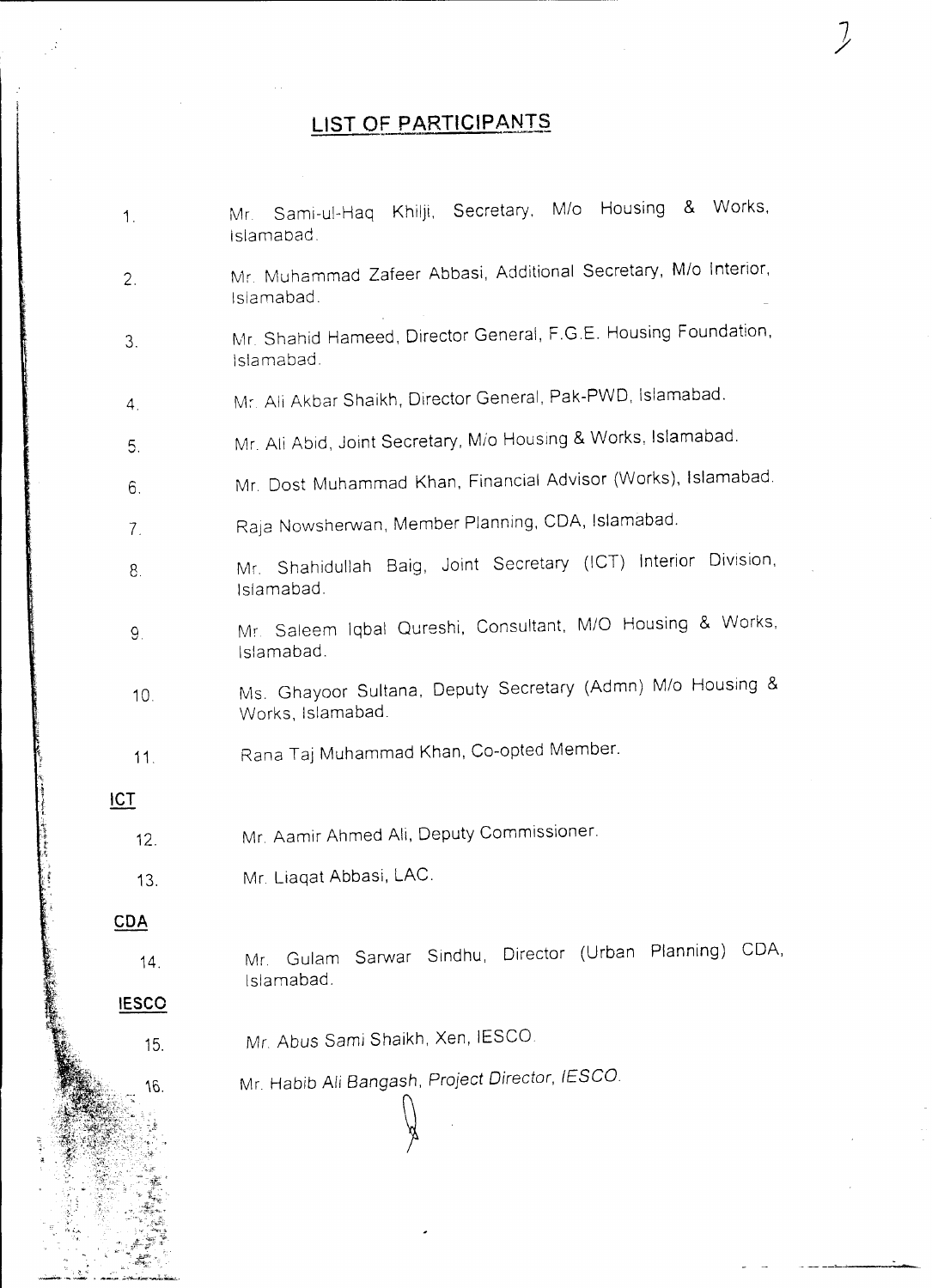## **Housing Foundation**

 $\blacksquare$ i I \  $\mathbf{I}$ \

- Mr. Gulzar Hasnain, Director (Estate). Housing Foundation.  $17.$
- '18. Mr. Aziz-ur-Rehman, Director (Admn), Housing Foundation.
- 19. Mr. Safdar Ali, Director (Technical), Housing Foundation.
- *20.* Mr. Kashif Ahmed Noor, Director (Finance), Housing Foundation.

*n*

 $\mathbb{Z}$ 

 $\overline{\mathcal{E}}$ /

Malik Zafar Abbas, Law Officer, Housing Foundation.  $21.$ 

- 7./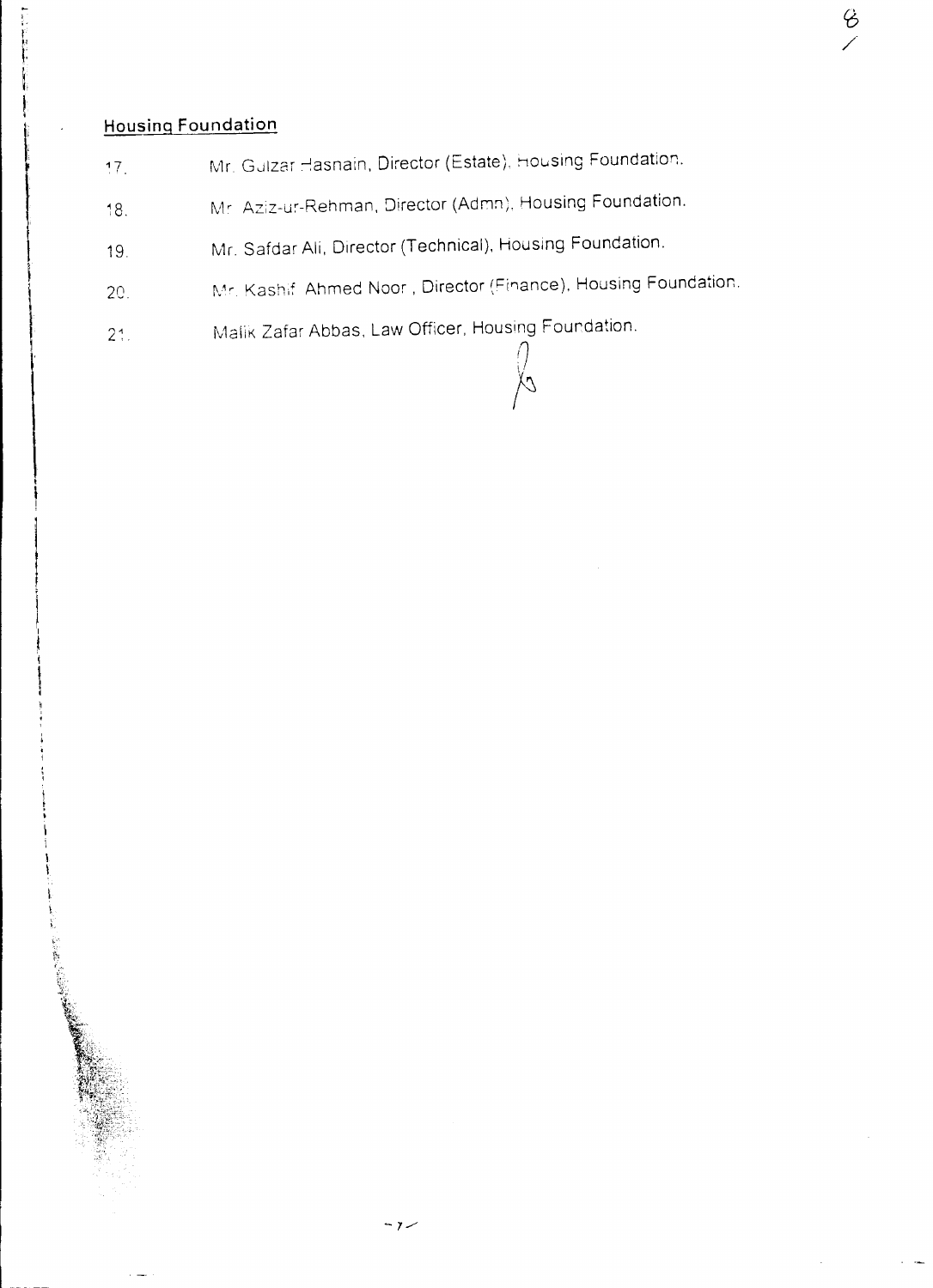~\.'\"'"'\..'t\\.'t\\.~~~'~  $Br$  Special Messenger

'\-

## FEDERAL GOVERNMENT EMPLOYEES HOUSING FOUNDATION PLOT NO.9 & 10, MAUVE AREA, G-10/4 ISLAMABAD **.....**

No. 11(4)/2008-HF(A)/1 00

Islamabad, the 12<sup>th</sup> July, 2008

#### Addendum

MINUTES OF 100TH EXECUTIVE COMMITTEE MEETING OF THE FEDERAL GOVERNMENT FOUNDATION HELD ON 26.06.2008. Subject: -

At the end of the 100<sup>th</sup> meeting of the Executive Committee, the representative of COA requested to reserve a quota for allotment of plots to COA officers/officials who were involved in planning and development of the schemes of Housing Foundation. The committee agreed to allot the plots on recommendation as agreed by F.G.E. Housing Foundation in the next phase.

 $\frac{1}{2}$  ( Aziz-µr-Rehman )  $\frac{1}{2}$  $\Omega |U\>$  Director (Admn

*M/o* Housing & Works, Islamabad

- 3. Mr. Shahid Hameed, 4. Mr. Ali Akbar Shaikh, Director General, Director General.<br>F.G. E. Hauging Foundation Pak. PWD. Islamabad. F.G.E. Housing Foundation.
- 5. Mr. Dost Muhammad Khan, 6. Mr. Ali Abid.<br>
Figure is a still advisor (N/orks) 6. Joint Secretary. *M/O* Housing & Works, Islamabad. *M/O* Housing & Works, Islamabad.
- 7. Raja Nowsherwan, 8. Mr. Salim Iqbal, 8. Mr. Salim Iqbal, 8. Mr. Salim Iqbal, 8. Mr. Salim Iqbal, 8. Mr. Salim Iqbal, 8. Mr. Salim Iqueerin

lt~

Deputy Secretary (Admn), M/o Housing & Works, Islamabad

- 1. Mr. Sami-ul-Haq Khilji, 2. Mr. Muhammad Zafeer Abbasi,<br>Secretary, 2. Additional Secretary, Additional Secretary,<br>M/o Interior, Islamabad.
	-
	- Financial Advisor (Works), Joint Secretary.<br>M/O Housing & Works, Islamabad M/O Housing & Works, Islamabad.
	- Member Planning, Member Planning, Joint Engineering Advisor,<br>
	CDA, Islamabad. M/O Housing & Works, Isla M/O Housing & Works, Islamabad.
- 9. Ms. Ghayoor Sultana, 10. Rana Taj Muhammad Khan,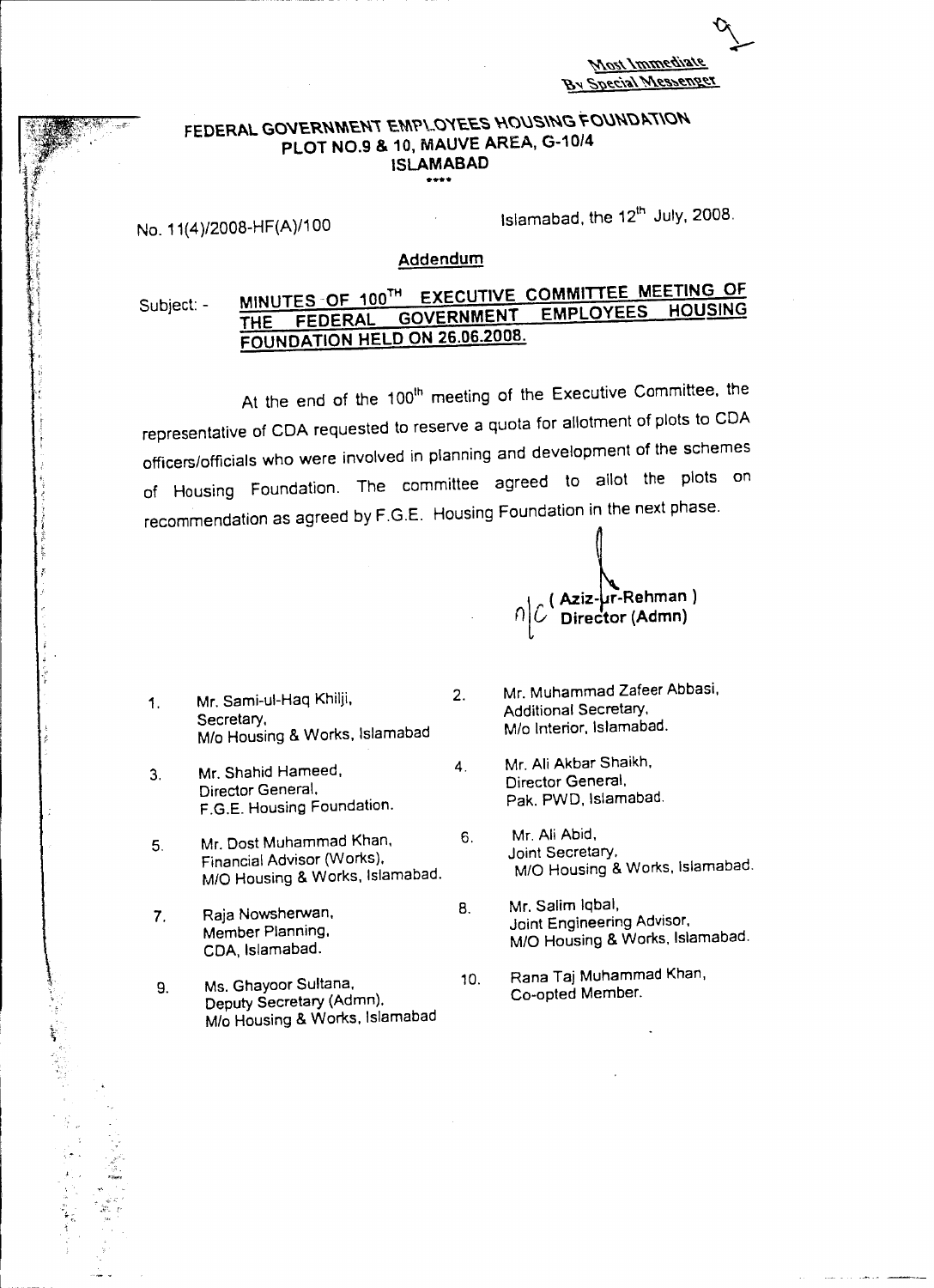## FEDERAL GOVERNMENT EMPLOYEES HOUSING FOUNDATION PLOT NO.9&10, MAUVE AREA, G-10/4 ISLAMABAD

## Subject:- MINUTES OF 100TH MEETING OF THE EXECUTIVE COMMITTEE OF F.G.E. HOUSING FOUNDATION HELD ON 26<sup>TH</sup> JUNE, 2008.

The 100<sup>th</sup> meeting of the Executive Committee was held on 26<sup>th</sup> June. 2008 at 1500 hours in the Committee Room of Ministry of Housing & Works, 'B' Block, Pak. Secretariat. Islamabad, under the Chairmanship of Secretary(H&W). List of participants is annexed.

2. The meeting started with recitation from the Holy Quran. The Chairman welcomed the participants and gave a brief background of the meeting. He showed his concern over non iaunching of any new phase during last 4 years. Following decisions were taken after detailed discussions of the agenda items.

3. List of participants is annexed.

#### AGENDA ITEM NO 1 CONFIRMATION OF THE MINUTES OF THE  $99^\mathrm{Th}$ MEETING.

4. There being no observation/comments, the Executive Committee confirmed minutes of the 99<sup>th</sup> meeting.

IMPLEMENTATION STATUS OF DECISIONS TAKEN IN 99<sup>TH</sup> MEETING. AGENDA ITEM NO.2

5. DGIHF) presented the implementation status of the decisions taken during 99<sup>th</sup> meeting of the Executive Committee.

AGENDA ITEM NO:3

*\_~~~<t-*

### HOUSING FACILITIES TO FEDERAL GOVERNMENT EMPLOYEES PHASE-IV OF HOUSING SCHEME AT ISLAMABAD ACQUISTION OF LAND IN SECTORS G-14/1 ,2,3 & *G-15/5.*

Deputy Commissioner ICT assured of acquiring G-15/3 land on priority and fixing a time schedule for it. Director (Estate) to replace Direction (Admn) in the *~~:~.~1tt~"'~*

 $\mathbb{R}$ :  $\mathbb{R}$  force. Director (Estate) may keep in touch with District Admn for this purpose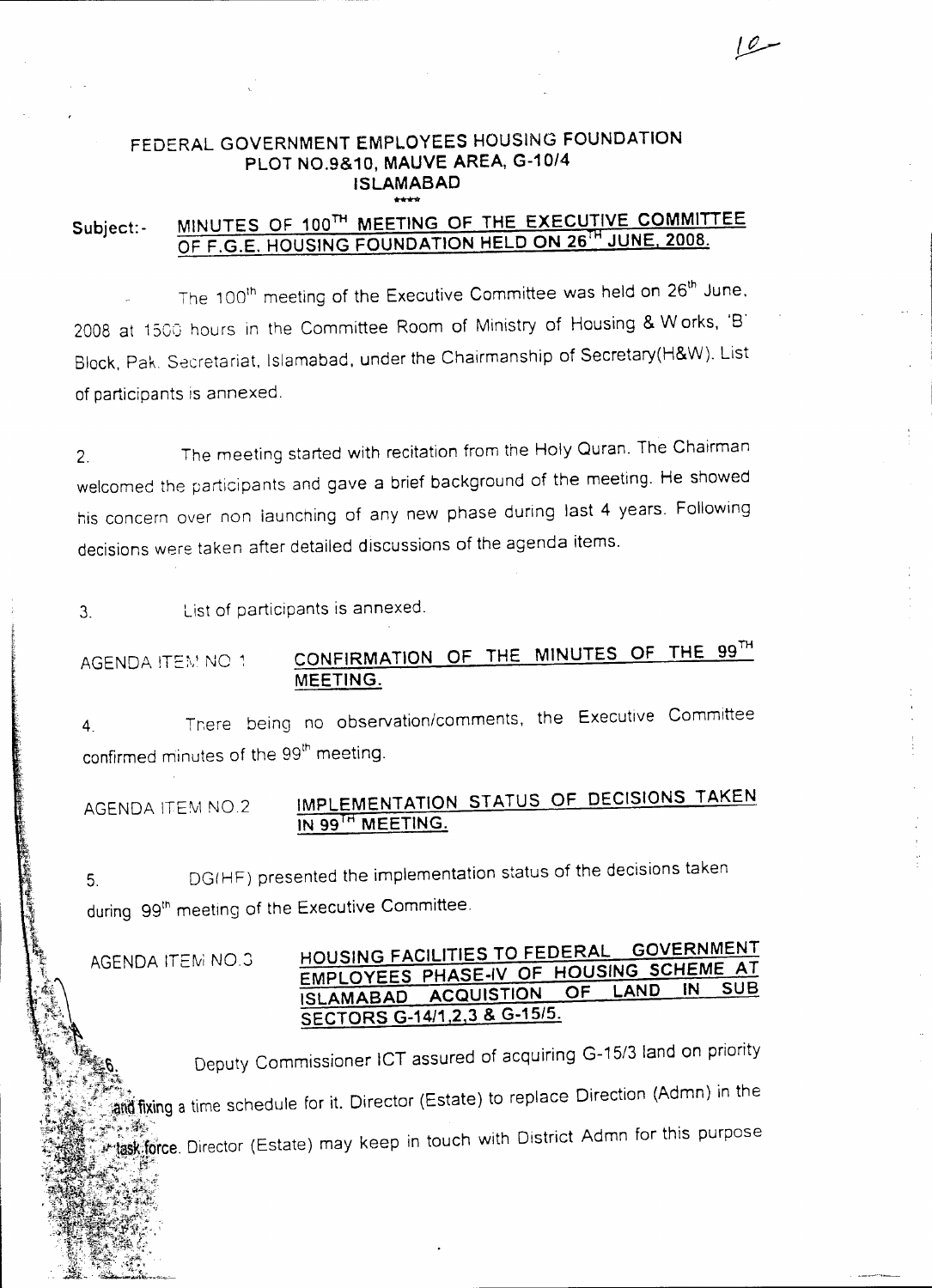*and* hold weekly meetings. Two months period for acquisition of land in G-15/3 was fixed. District Collector to be involved in the land acquisition process of G-14 & G-15/3.

Mr. Ghulam Sarwar Sindhu, Director (Urban Planning) CDA informed that revised plans of G-14/1,2 & 3 and G-15/3 have already been issued by CDA about four days back.

## AGENDA ITEtv1 NOA **STATUS OF SERVICE CONNECTIONS FOR PHASE-III (SECTOR G-13 & G-14/4) ISLAMABAD.**

7. Director General Housing Foundation explained the present position. The time line for grid station's, tendering process was fixed as 03 months. The Line laying to be completed in 04 months in Sector G-13 and G-14/4. The CDA assured. to provide plans for sewerage disposal within two weeks time. The Member (Planning) CDA also assured to carry out taking over of sector G-13 and G-14/4.

#### AGENDA ITE~/l NO.5 **AMENDMENTS IN THE MEMORANDUM AND ARTICLES OF ASSOCIATION.**

8. The Committee approved and adopted the amended Memorandum and Articles of Association of the F.G.E. Housing Foundation.

AGENDA ITEfvl NO.6 **HOUSING SCHEME (PHASE-VI) FOR FEDERAL GOVERNMENT EMPLOYEES AT ISLAMABAD.**

Government Employees at Islamabad. The Executive Committee decided to constitute a sub-committee to negotiate the acquisition of land in Zones-IV & V after The Chief Executive discussed the issue of new Phase-VI for Federal *within* two *months.* The aster plan is *prepared which is expected proposed* inlowing sub-committee was constituted:-9.

-2-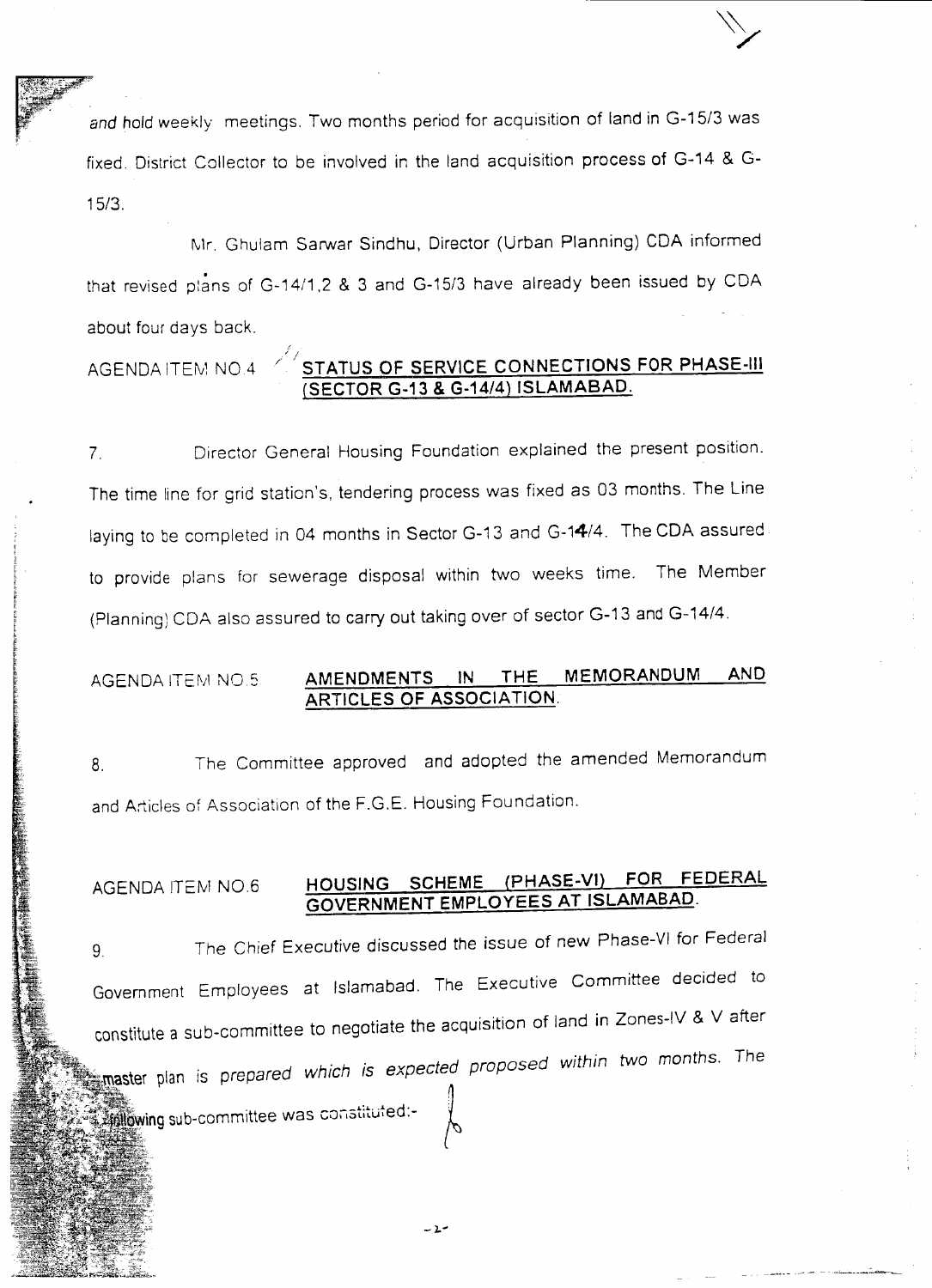1. Joint Secretary (ICT) Interior Division Chairman 2. Deputy Financial Advisor, Works. Member 3. Director (Estate). Housing Foundation Secretary / Member 4. ADC (R ) ICT. Member 5. Director (Housing Societies) CDA Member 6. Law Officer, Housing Foundation Member 7. A representative of Pak -PWD ... Member

The Committee to submit its report within 1-1/2 month's period.

#### AGENDA. lTErv1NO.7 **HOUISNG SCHEME FOR FEDERAL GOVERNMENT EMPLOYEES AT LAHORE.**

12

10. The Executive Committee approved the proposal for allotment for launching of housing scheme for Government Employees after identification and procurement of suitable land at Lahore. The Committee authorized Committee mentioned at para-9 to negotiate the acquisition of land at Lahore also.

11. The Executive Committee approved the Establishment of a Housing Foundation office at Lahore, to be submitted for formal approval after a decision for acquiring of land is taken by the Executive Committee.

#### AGENDA ITEM NO.8 **HOUISNG SCHEME FOR FEDERAL GOVERNMENT EMPLOYEES AT MONOGOTH KARACHI.**

12. The Executive Committee decided that ground floor at Karachi scheme be reserved for commercial purpose in order to subsidize the apartments for poor and needy peoples. It was decided to fix quota for widows of govt. employees at

. و.

Karachi, the Criteria for which to be made subsequently.  $\parallel$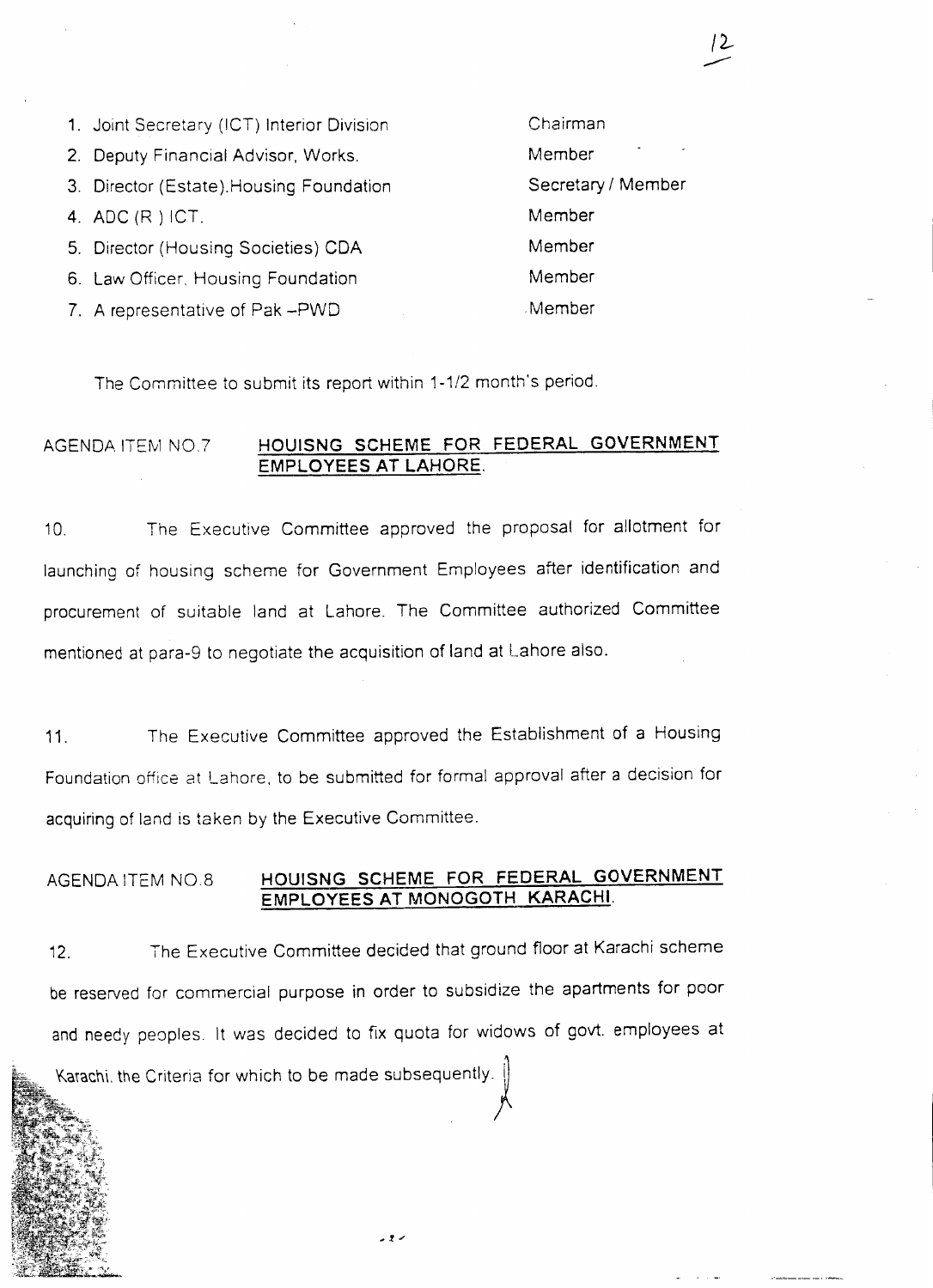### AGENDA ITEM NO.9 **RATIONALIZATION OF** HOUSE **RENT ALLOWANCE.**

/5".---

-

~ \_...,\_.-, \_\_.~\_' - ~ ..~..~ """"':"A\$\_~

13. The Executive Committee after detailed deliberations approved the proposal for rationalization of house rent allowance for the employees of Housing Foundation.

#### AGENDA ITEM NO.1 0 **REQUEST OF ALLOTMENT OF CATEGORY.II PLOT TO MR. TARIQ MUNIR RIZVI.**

14. The Executive Committee after detailed deliberations regarding the request for allotment of Category-II plot to Mr. Tariq Munir Rizvi in Phase-IV housing scheme observed that he was a retired employee of PCSIR who was not entitled for allotment of plot from Housing Foundation under terms & conditions of Phase-IV. It was decided to seek a pproval of the Prime Minister to allot him a plot through a Summary.

#### ADDL. AGENDAL ITEM NO.1 **MEDICAL FACILITIES TO EMPLOYEES OF HOUSING FOUNDATION**

15. Director (Finance) apprised the Executive Committee regarding the medical facilities to employees of Housing Foundation specially with regard to the instructions of the SECP. After discussion, the committee approved the proposal of the Founcation to negotiate with following hospitals for placement on panel for treatment of the employees and their families:-

lo-

- 1. Shifa International Hospital, Islamabad
- 2. KRL, Hospital, Islamabad.
- 3. Bilal Hospital, Rawalpindi.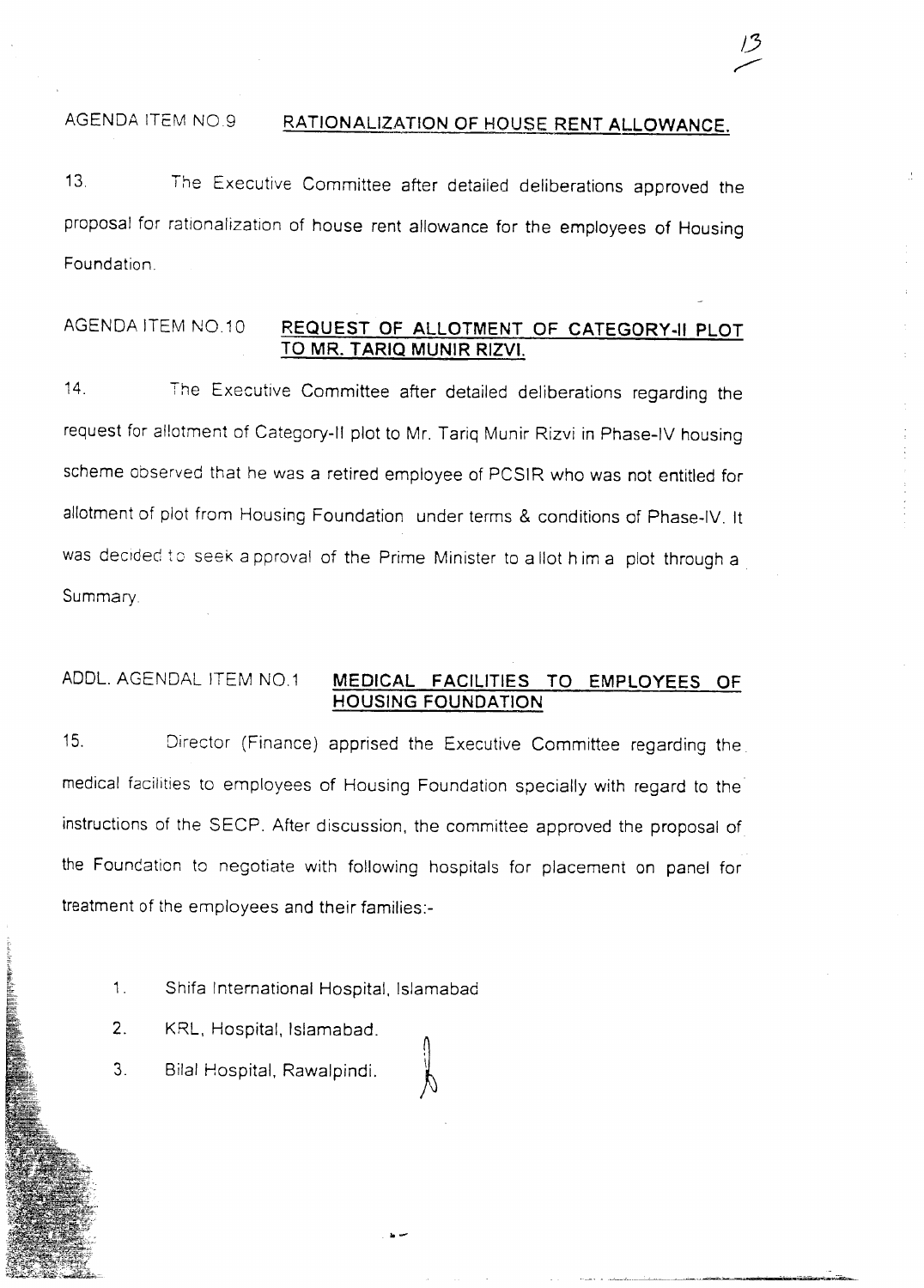4. One hospital at Karachi and in case of launching of scheme at Lahore with Ittefaq Hospital Lahore.

ADDL. AGENDAL ITEM NO.2 ENTITLEMENT OF PLOTS

## EMPLOYEES OF HOUSING FOUNDATION PHASE-IV OF THE HOUSING SCHEME.

the Chief Executive of the Housing Foundation of his category having minimum 25 years government service being the head of the Housing Foundation as the other *I .* .I *A:I'I / ..".*,,'1 " *. . ---I . I/,./,. 'f.' I* ;r *'~('~i' fT (/ /.L' ("!",'r' .* employees are eligible for the same. This are the first of the Completed by the Hitsing.<br>Hat he has not have all the test array for finishes in Sommland by the Hitsing.<br>Coundation CDH or the boxt agency at any time and who foundation, CDH or the sext means of art any when  $\omega$  or dip sol of a ADDL. AGENOAL ITEM NO.3 EXCHANGE OF PLOTS ALLOTTED TO *MIS.* NASIRUDDIN AND PERVAIZ 1b. The members of Executive Committee approved allotment of plot for

## FORMER SECRETARIES, FROM SECTOR E-12 TO SECTOR 1.8

17. After detailed discussion and on the basis of previous precedents, the Executive Committee approved exchange of plot of Mr. Nasiruddin, former Secretary from plot NO.543. Sector E-12/2 to a vacant plot NO.1-G, Sector 1-8/2, Islamabad.

18. Similarly, the Committee approved exchange of plot of Mr. Pervaiz A, Sector 1-8/2, Islamabad. Saleem, former Secretary from plot No.491, Sector E-12/2 to a vacant Plot No.378-

by *the Chief* Executive on *his* own. *The* Executive *Committee appreciated that this* is *the first time that the* 19. matter has been *placed before the Committee otherwise such* cases *were approved*

The meeting ended with a vote of thanks to the chair.

19.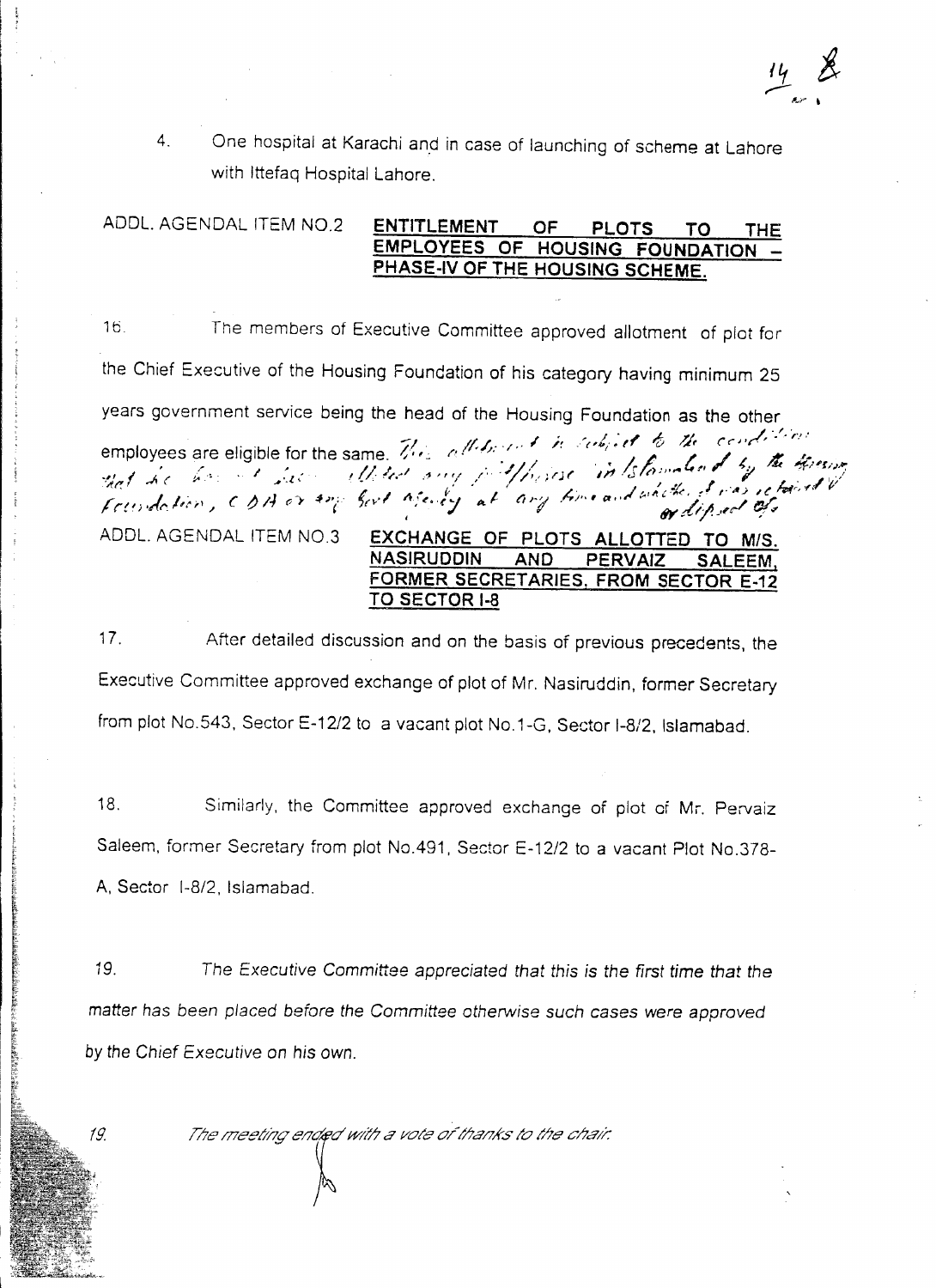## **LIST OF PARTICIPANTS**

| 1.           | $Mr_{-}$<br>Sami-ul-Haq Khilji, Secretary, M/o Housing & Works,<br>Islamabad.   |
|--------------|---------------------------------------------------------------------------------|
| 2.           | Mr. Muhammad Zafeer Abbasi, Additional Secretary, M/o Interior,<br>Islamabad.   |
| 3.           | Mr. Shahid Hameed, Director General, F.G.E. Housing Foundation,<br>Islamabad.   |
| 4.           | Mr. Ali Akbar Shaikh, Director General, Pak-PWD, Islamabad.                     |
| 5.           | Mr. Ali Abid, Joint Secretary, M/o Housing & Works, Islamabad.                  |
| 6.           | Mr. Dost Muhammad Khan, Financial Advisor (Works), Islamabad.                   |
| 7.           | Raja Nowsherwan, Member Planning, CDA, Islamabad.                               |
| 8.           | Mr. Shahidullah Baig, Joint Secretary (ICT) Interior Division,<br>Islamabad.    |
| 9.           | Mr. Saleem Iqbal Qureshi, Consultant, M/O Housing & Works,<br>Islamabad.        |
| 10.          | Ms. Ghayoor Sultana, Deputy Secretary (Admn) M/o Housing &<br>Works, Islamabad. |
| 11.          | Rana Taj Muhammad Khan, Co-opted Member.                                        |
| ICT.         |                                                                                 |
| 12.          | Mr. Aamir Ahmed Ali, Deputy Commissioner.                                       |
| 13.          | Mr. Liaqat Abbasi, LAC.                                                         |
| CDA          |                                                                                 |
| 14.          | Mr.<br>Gulam Sarwar Sindhu, Director (Urban Planning) CDA,<br>Islamabad.        |
| <u>IESCO</u> |                                                                                 |
| 15.          | Mr. Abus Sami Shaikh, Xen, IESCO.                                               |
| 16.          | Mr. Habib Ali Bangash, Project Director, IESCO.                                 |
|              |                                                                                 |

 $15$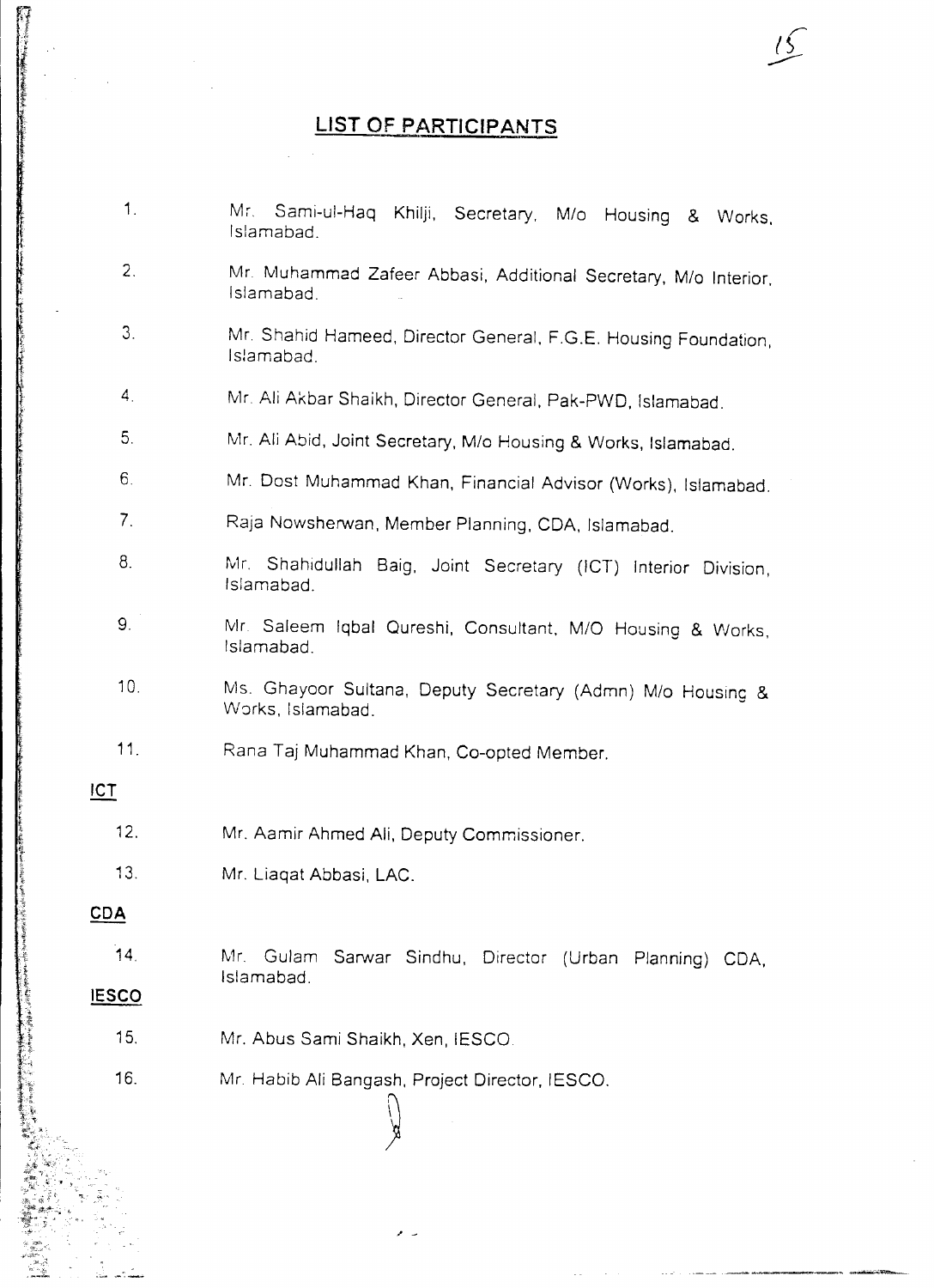#### **Housing Foundation**

- 17. Mr. Guizar Hasnain, Director (Estate), Housing Foundation.
- 18. Mr. Aziz-ur-Rehman, Director (Admn), Housing Foundation.
- 19. Mr. Safdar Ali, Director (Technical), Housing Foundation.
- 20. Mr. Kashif Ahmed Noor, Director (Finance), Housing Foundation.

~ *I*

16

21. Malik Zafar Abbas, Law Officer, Housing Foundation.